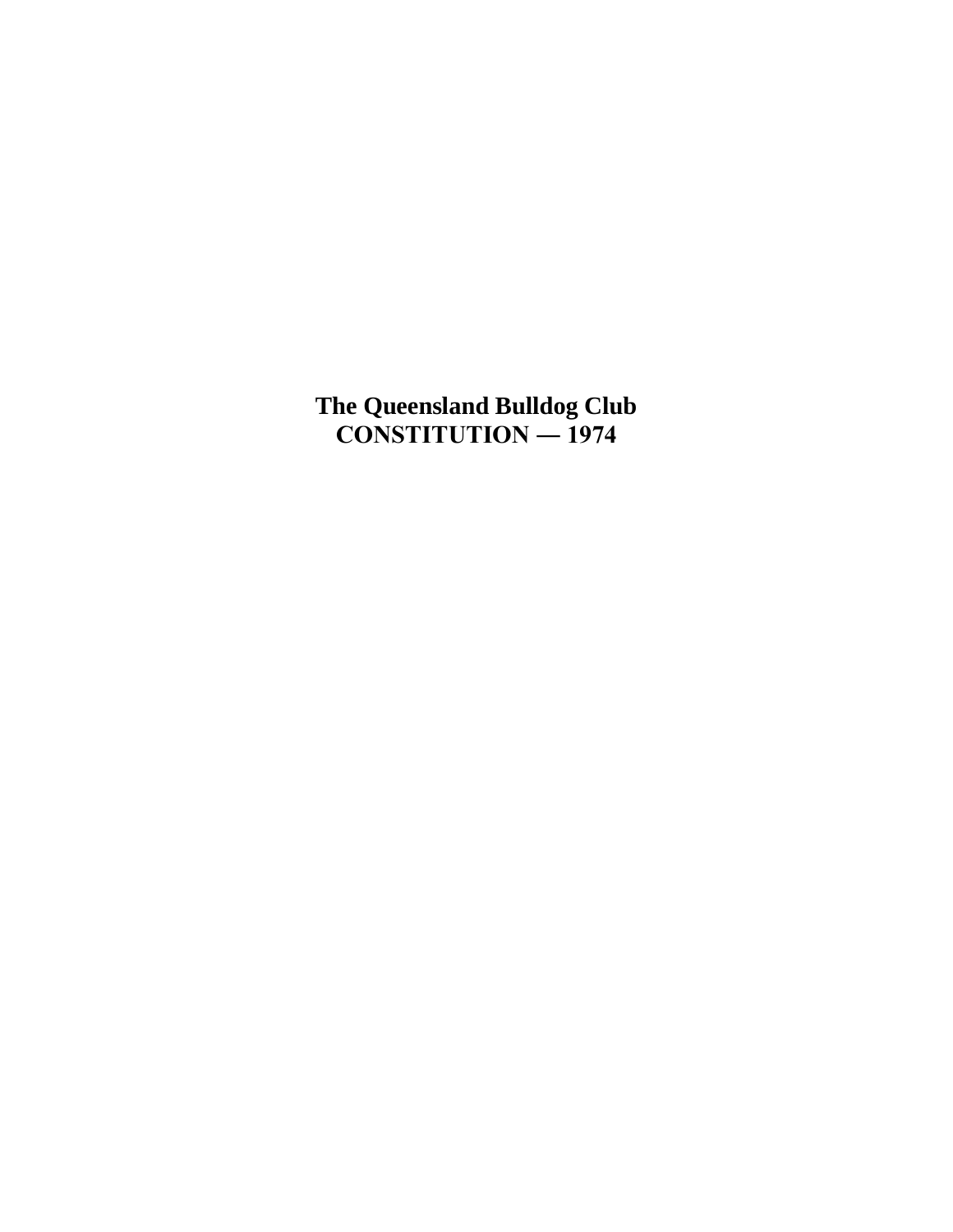### THE RULES OF THE QUEENSLAND BULLDOG CLUB

### NAME

- 1. The name of the Club shall be the Queensland Bulldog Club.
- 1A. This Club is and shall remain affiliated with the Canine Control Council (Q'ld).

### **CONSTITUTION**

- 2. The Club shall consist of
	- (a) Office bearers as provided for in Rule 18.
	- (b) A Mangagement Executive, hereinafter referred to as the Executive, as provided for in Rule 20.
	- (c) Ordinary members as provided for in Rule 5.
	- (d) Life members as provided for in Rule 13.

### OBJECTS.

- 3. The objects for which the club is established are:-
	- (a) To foster interest in and endeavour in every way to promote general improvement in the bulldog. The Standard of these dogs shall be as that recognized by the Canine Control Council (Q'ld).
	- (b) To hold at such times as the Club shall decide shows, parades or competitions; to provide or obtain provision of the necessary prizes, prize monies, trophies and certificates as may be considered necessary for the successful conduct of such shows and competitions.
	- (c) To hold at such times as the Club may decide, lectures or other means of providing instruction in the breed, or matters appertaining to breeding, rearing, management and general improvement in the dogs.
	- (d) To do all things in the power of the Club to advance and protect the interests of the dogs, dog lovers, fanciers and breeders in Queensland.

### **OFFICES**

4. The Club shall meet at such place or places as the Executive may from time to time determine.

#### MEMBERS

5. Applicants for membership of the Club shall be limited to persons who own and have exhibited, or have owned and exhibited a Bulldog registered with any recognised Canine Association in the Commonwealth of Australia. Any person desirous of becoming a member must be proposed and seconded by members of the Club. Any person desirous of becoming an Associate of the Club, may likewise be proposed and seconded by members of the Club. Associates shall pay the same annual subscription as members.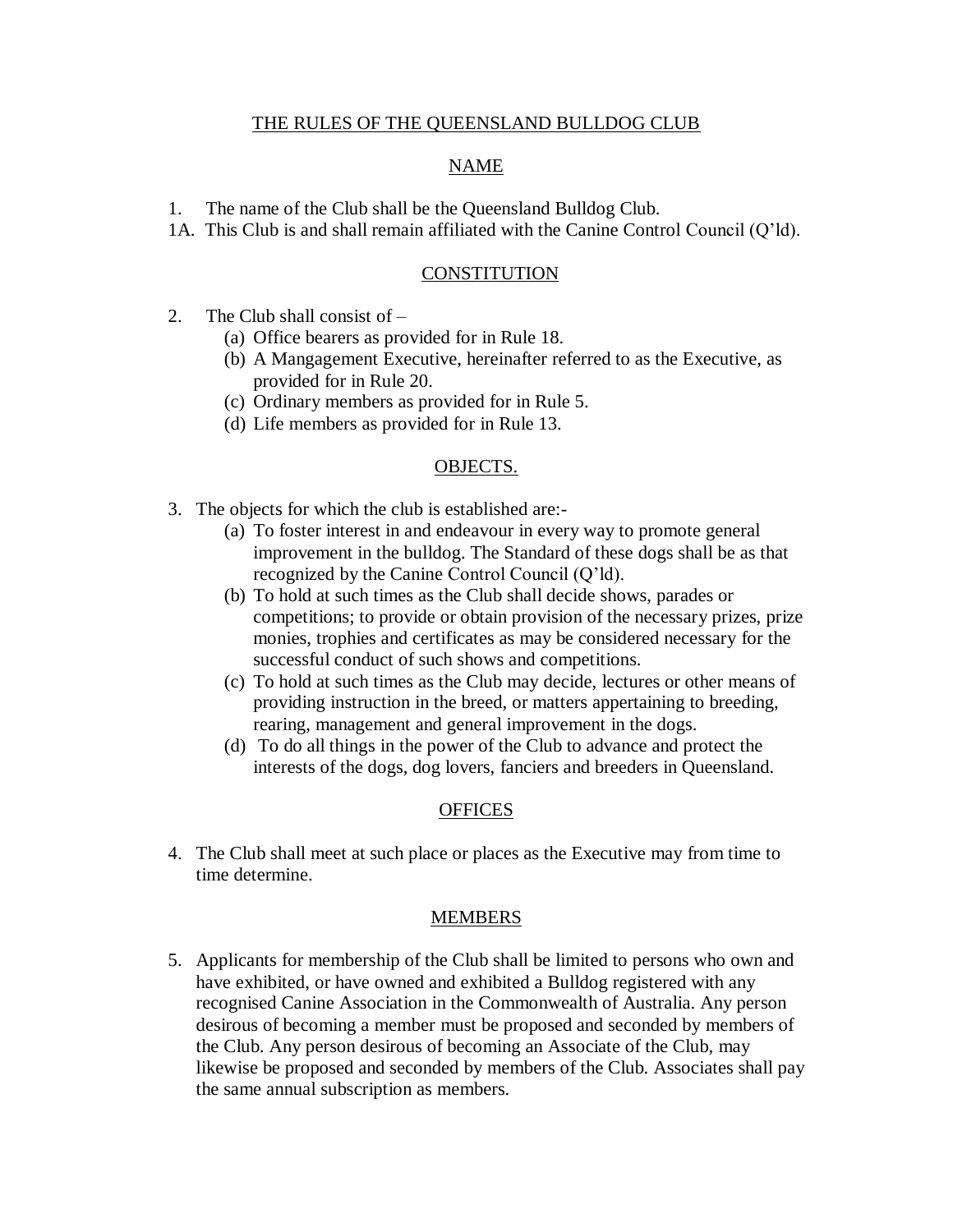The Club shall consider all applications for membership and for all associateships and shall have power to grant or refuse any application.

5 (a)Any applicant for membership who does not comply with the provisions of Rule 5 in this regard may be accepted as an Associate Member of the Club.

# PRIVILEGES

6. Each member shall, subject to these Rules, have the right to vote for the election of Office Bearers, and to vote at all General Meetings of the Club.

Members and Associates shall have free admission to shows, parades, exhibitions or lectures held by the Club, and in the case of members such concessions in entry fee as may be approved by the Club in general meeting.

### ADDRESSES

7. Every member shall inform the Hon. Secretary of his or her address and any alteration of address as it may occur. Any notice required to be given to a member shall be deemed so given if posted to the last address given to the Hon. Secretary.

### RESIGNATIONS

8. Any member may resign from membership of the Club by delivering to the Hon. Secretary notice in writing of his intention to resign, and such resignation may be accepted at the next Club meeting, and shall take effect from the date of acceptance.

# CESSATION OF MEMBERSHIP

- 9. All members ceasing to be members whether by retirement, resignation, expulsion, death, the operation of these Rules, or by any means however, shall forfeit by such cessation, all right in and claim of any nature whatsoever, to and upon the Club and its property.
- 10. A person who for any reason ceases to be a member of the Club, shall remain liable for any monies due from him to the Club at the date when he ceases to be a member, but a General Meeting shall have the power to resolve that any monies due by such member be written off wholly or in part.

# PENALTIES

11. The Club shall have power to suspend, expel, or otherwise punish any member proved to be guilty of conduct prejudicial to the interests of the Club or who, in the opinion of the Club, is no longer qualified by these Rules to be a member of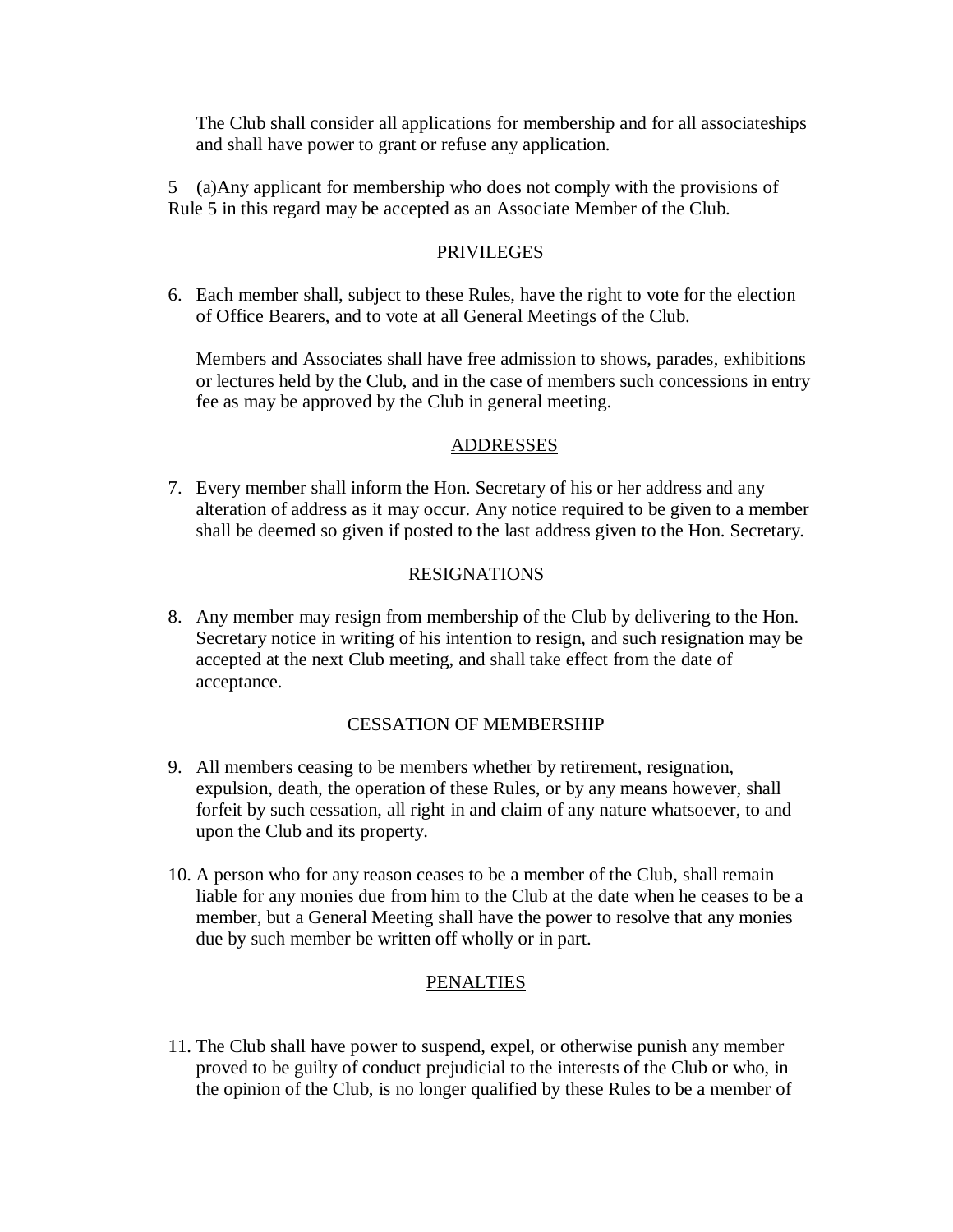the Club. No action shall be taken under this Rule unless the member to be dealt with shall have been given notice in writing of the charge preferred against him, and has been given an opportunity to appear personally, and to call evidence in answer to the charge. At least seven days' notice in writing of the date upon which the charge will be investigated must be given to the member concerned.

### APPEAL

12. Any decision with regard to any member dealt with under Rule 11 shall be a decision of two-third majority of the members present and shall be final.

### LIFE-MEMBERSHIP

- 13. Only one life-membership may be conferred upon a member of the Club, and at an Annual General Meeting for outstanding and sustained service to the Club, providing that no life-membership shall have been conferred at any of the three preceding Annual General Meetings of the Club. No such life-membership shall be conferred on any member unless –
	- (a) he shall have served the Club faithfully for a period of at least 10 years, and
	- (b) he shall have been recommended by any financial member to receive the conferring of such life-membership.

Life-membership shall entitle the holder to the privileges set out in Rule 6 and to relief from the payment of all subscriptions and levies payable by the members.

Life-members will be entitled to receive a Life-membership badge of such a design and value as the Club may decide, to be held during his or her life, but at all times to remain the property of the Queensland Bulldog Club.

### FINANCIAL SUBSCRIPTION

14. The annual subscription to the Club shall be fixed for the ensuing year at the Annual General Meeting; payable in advance on or before the  $1<sup>st</sup>$  January in each year.

#### MEMBERS INDEBTED

15. Any member who has been indebted to the Club in any sum whatever for a continued period of 90 days or longer may upon being given seven clear days' notice in writing by the Hon. Secretary be struck off the role of membership by the Club. Such members may become a member again by paying all dues owing and applying for membership as prescribed in Rule 5.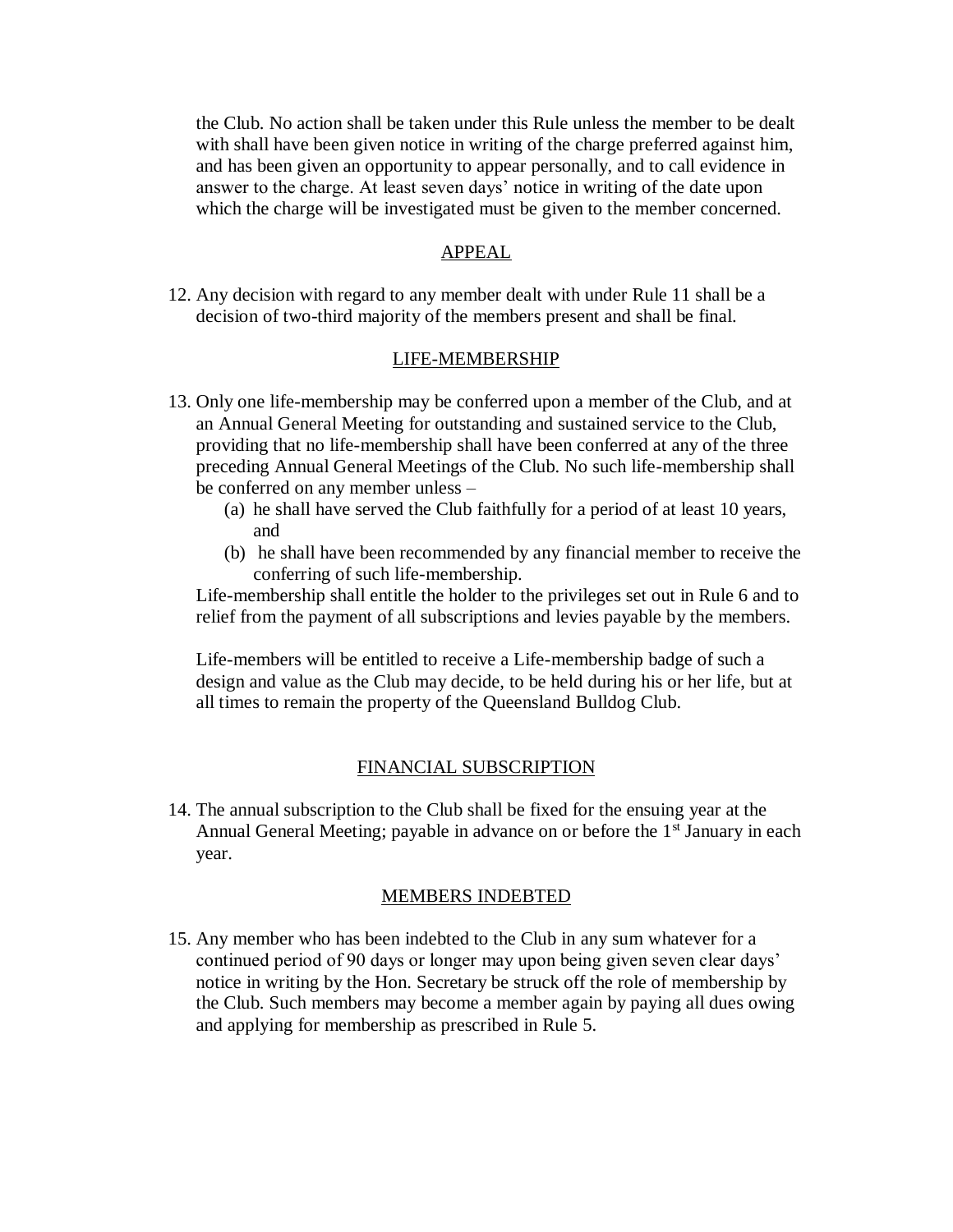### USAGE OF FUNDS

16. The funds of the Club shall be applied in carrying out the objects of the Club, and the expenses in connection with the management of the Club, and in holding such functions as shall be decided upon by the Club.

# CUSTODY OF FUNDS

17. All funds of the Club shall be paid into the Commonwealth Trading Bank of Australia to the credit of the Club within 5 days of their receipt. All accounts shall be passed for payment by the Club, and initialed by the Chairman before payment be made. All payments of the amount of \$5.00 or over shall be paid by cheque signed by the Hon. Secretary and the Hon. Treasurer. Lesser amounts may be paid from petty cash which shall be obtained by cheque drawn for that purpose. Cheques, money orders and postal notes payable to the Club shall be endorsed by the Hon. Secretary and Hon. Treasurer.

# OFFICE BEARERS

18. The Office Bearers of the Club shall consist of:-

Patron; President; 3 Vice-Presidents; Hon. Secretary; Hon. Treasurer; and Hon. Veterinary Surgeon.

All Office Bearers shall retire annually, but shall be eligible for re-election. With the exception of the position of Patron, Hon. Vet Surgeon, all Office Bearers must be members of the Club and financial members of the Canine Control Council (Q'ld).

Any of the above Office Bearers that fail to attend any 3 consecutive monthly meetings without an accepted apology shall automatically forfeit his office, and such office shall become vacant for re-election in accordance with these rules.

# ADMINISTRATION

19. The business affairs of the Club shall be controlled and managed by an Executive as provided for in Rule 20.

# EXECUTIVE

20. The Executive shall consist of a President, 3 Vice-Presidents and Hon. Secretary and an Hon. Treasurer. They shall hold office until their successors are appointed.

# ELECTION OF OFFICE BEARERS

21. Nominations for the position of Office Bearers of the Club shall be proposed and seconded from the floor of the Annual General Meeting, when such offices are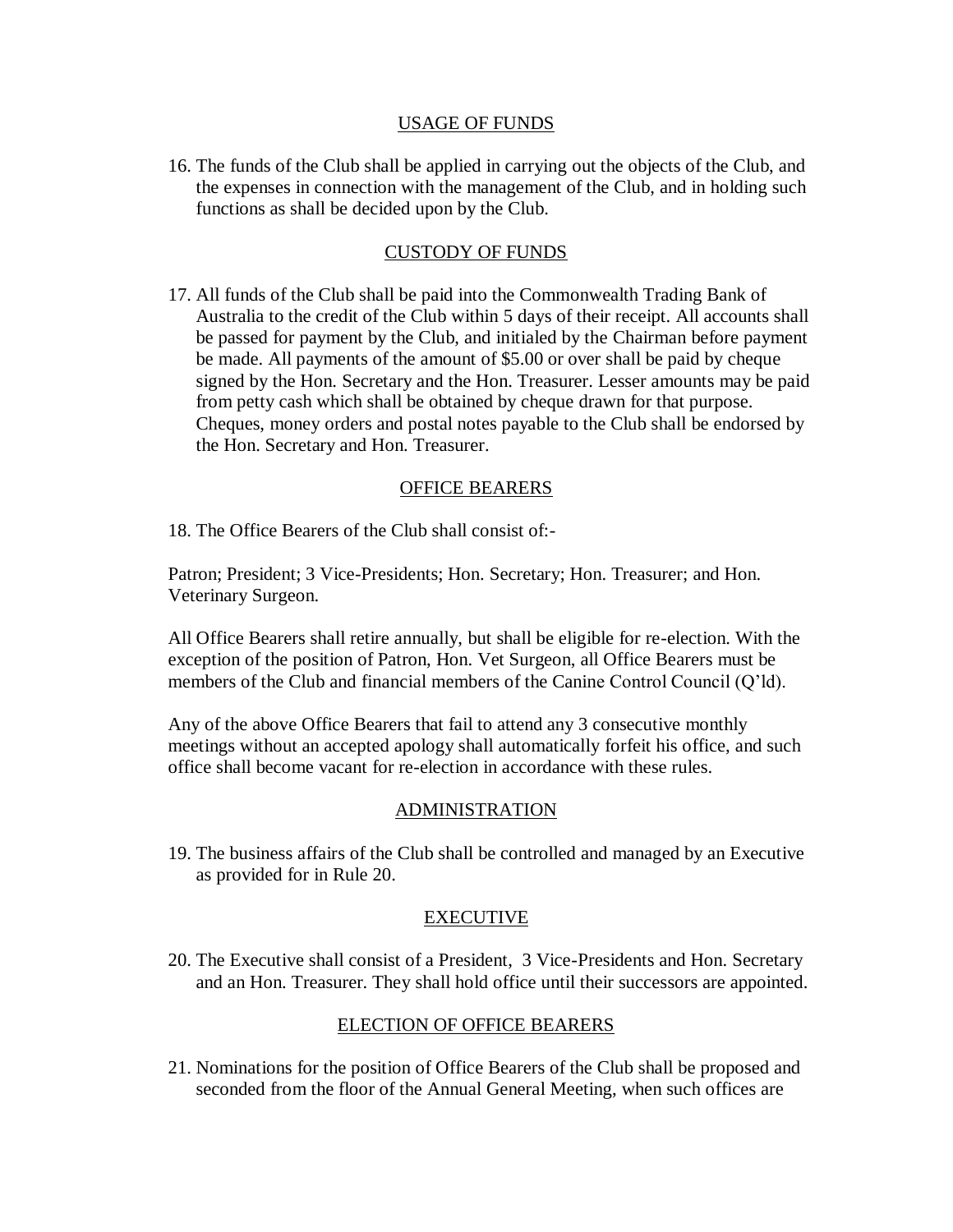declared vacant by the Chairman of the Meeting. All nominees shall consent to such nominations except for the Patron and Hon. Vet. Surgeon whose consent shall not be necessary. In the event of more members being proposed and seconded than there are positions vacant, a ballot shall be held at the Annual General Meeting. Each member at the Annual General Meeting shall write the name of the candidate for whom he wishes to vote on a voting paper. Each member shall personally place his voting paper in the receptacle provided.

Any voting paper containing a greater of lesser number of names than the number to be elected, shall be rejected as informal. Immediately upon the Chairman announcing that a ballot is necessary, he shall appoint two financial members to act as scrutineers.

In the event of there being insufficient nominations for any office those members so nominated shall be declared duly elected. Any position left vacant shall be filled by the Club at the first ensuing meeting.

When a ballot has been taken, the Chairman shall announce the order in which all candidates have been placed, declaring the names of those elected.

# VOTERS AND POWERS OF VOTERS

- 22. (a) The Club shall have the sole right to elect members.
	- (b) All shows, parades, competitions and the like shall be under the direction of the Club. All properties and funds of the Club shall be vested in the Executive.

# CONTRACTS

23. The Executive may enter into all such negotiations and contracts and rescind and vary all such contracts and do all such acts deeds and things in the name of, and on behalf of the Club, as the Executive may consider expedient for or in relation to any of the matters dealt with by these Rules or otherwise in the purposes of the Club.

# **VACANCIES**

24. In the event of a vacancy or vacancies occurring among office bearers for any cause whatever, the Club shall have the right to fill such vacancy or vacancies at the first ensuing meeting.

The term of office of a member or members so appointed shall expire at the Annual General Meeting next following the appointment.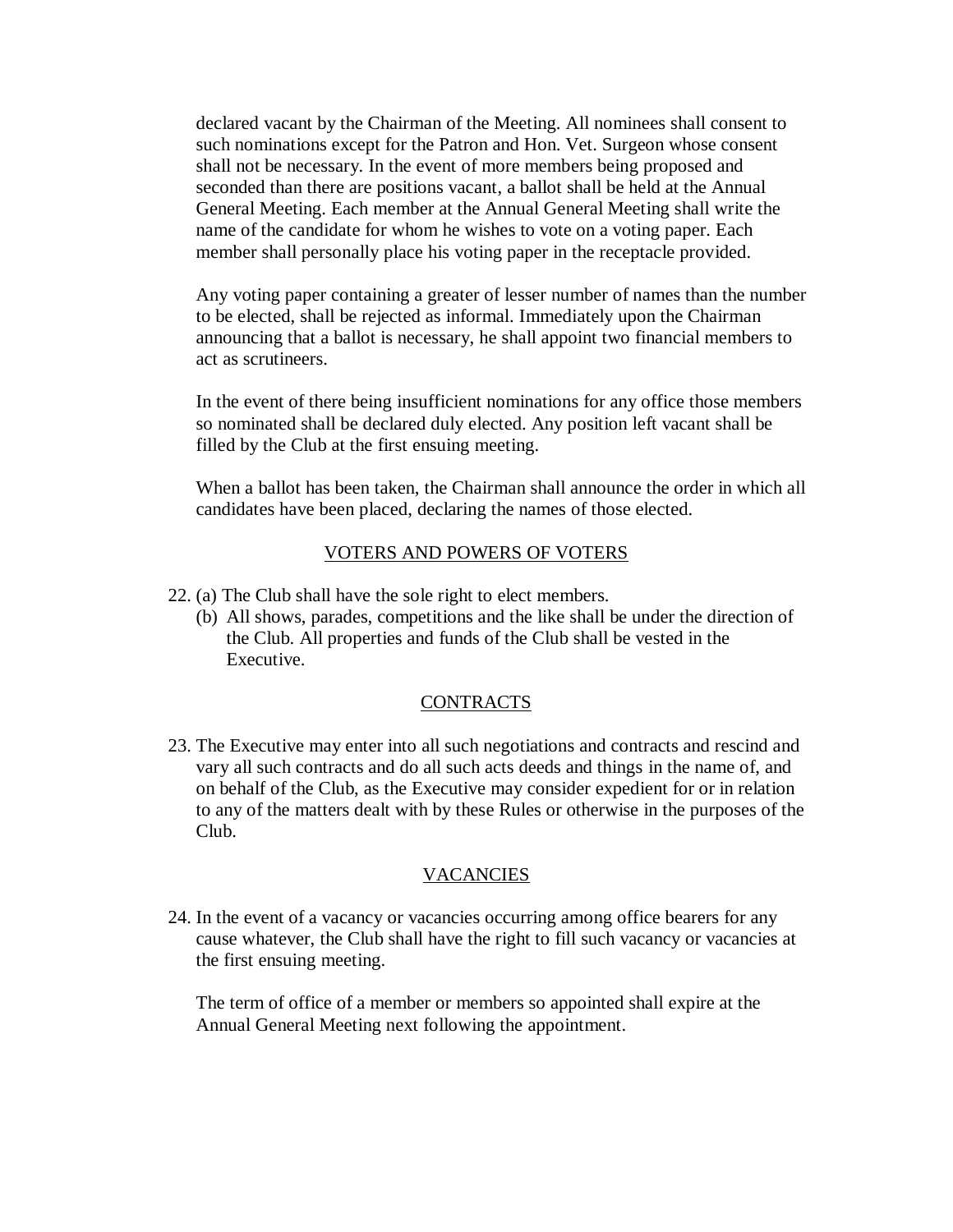### REMOVALS

25. Any Office Bearer may be removed from office by resolution of two-thirds of the members of the Club at a special general meeting of the Club summoned for the purpose of considering such removal, and of which seven days' notice specifying the object of the meeting and the reason has been given to each member of the Club.

# NO CONFIDENCE

26. A special general meeting as provided for in Rule 31 may at any time express a lack of confidence in the Executive, and if confirmed by such meeting, the Executive shall cease to function in all matters other than calling a special general meeting to elect a new Executive. The old office bearers may seek re-election. The procedure for the annual election of office bearers shall govern the election of the new Executive.

# SUB-COMMITTEE

27. The Executive may delegate any of its duties to a Sub-committee which must report to the Executive for ratification of its action or actions, which shall not be binding until so ratified.

# MEETINGS – ANNUAL GENERAL

28. The Annual General Meeting of the Club shall be held in the month of December in each year on a date to be determined by the Executive. At least 14 days' notice of such a meeting shall be given to members by the Hon. Secretary. At this meeting the Executive shall present a report of the Club's activities, together with a statement of receipts and expenditure during such period, and a balance sheet showing the financial position of the Club. The financial report shall be audited and signed by the Club's Auditors.

### MEETINGS- GENERAL

29. The Executive may at any time call a General Meeting of the Club. 7 days' notice of such meetings shall be given to members in such a manner as is provided by these Rules, and such notice shall specify the nature of the business to be considered at such meetings.

### EXECUTIVE

30. The Executive may at any time and shall on request in writing of 5 financial members, summon a Special General Meeting. Notice of meeting and nature of business shall be given as provided for General Meetings.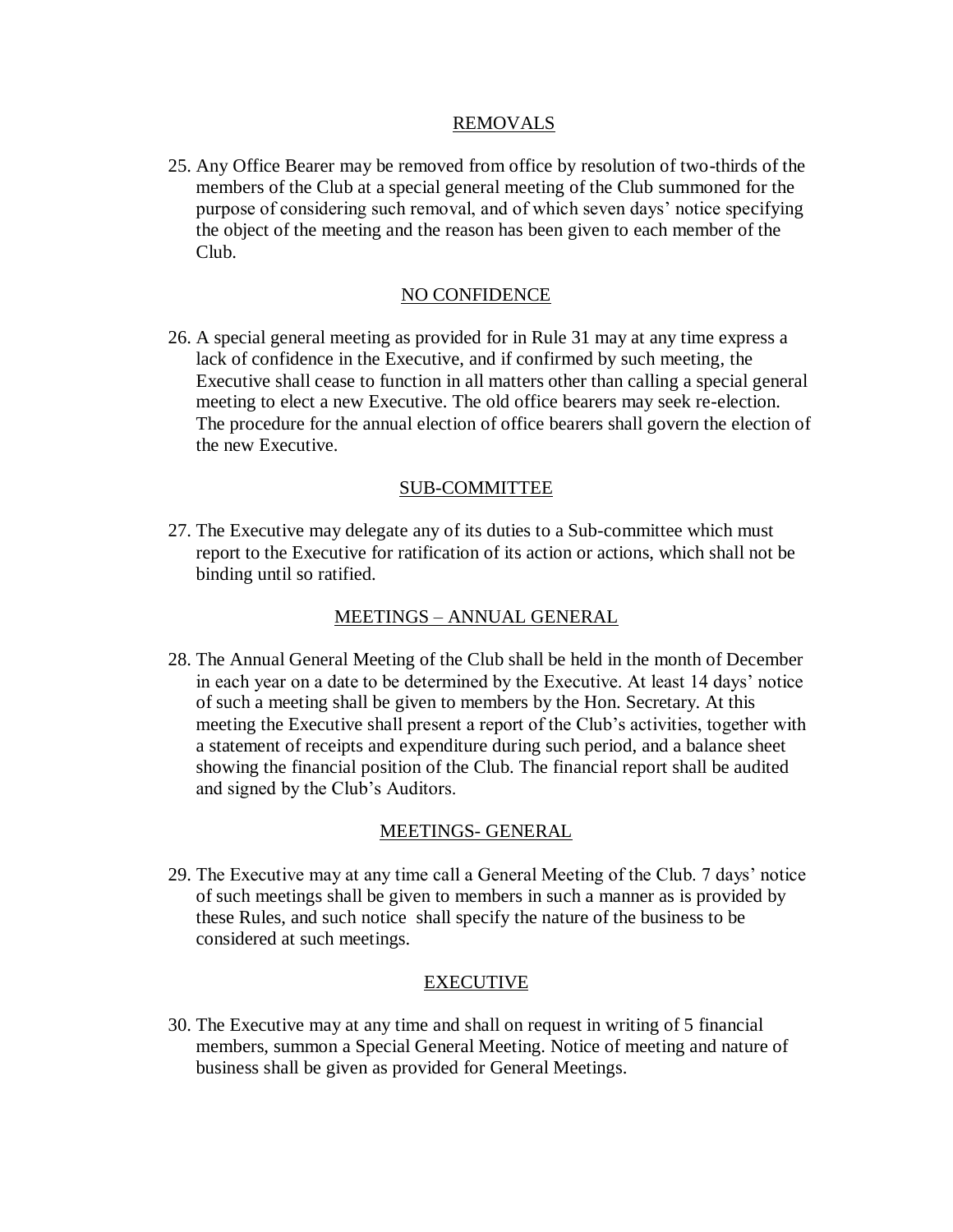# SPECIAL GENERAL

31. The Annual General Meeting of the Club shall be deemed a Special General Meeting or an Ordinary General Meeting, for the purpose of transacting any business required by these Rules to be transacted at such meetings.

### QUORUM

- 32. The Executive shall meet at such times and places as they shall determine for the dispatch of business. Notices of such business shall be given in writing by the Hon. Secretary at least 72 hours prior to the time fixed for the meeting. The President shall have the power to convene or direct the convening of, a meeting of the Executive.
- 33. All speeches and voting at meetings, shall be deemed to be private.
- 34. At any General Meeting of the Club whether Annual, Ordinary or Special, ten (10) members shall form a Quorum. At any Executive Meeting of the Club, four (4) members shall form a quorum.

### QUORUM LACKING

35. If at any duly summoned meeting of the Club the number of financial members present shall not constitute a quorum, no business shall be transacted at that meeting. The Hon. Secretary shall then call another meeting setting out in the Notice convening such meeting, the fact that at the first meeting no quorum was present, and that the same business, specifying such, shall be brought up at the second meeting.

# CHAIRMAN

36. The President may in his discretion preside at all meetings of the Club at which he is present. In his absence or exercising his discretion not to preside, a Vice-President shall preside. Should any or all Vice-Presidents in their discretion refuse to preside, a member of the Club may be elected by the meeting to preside. The Chairman shall have a primary and, in the case of an equality of votes, a casting vote.

### VOTING

37. At every meeting of the Club or Executive every question, excepting the election of Office Bearers, shall be by a show of hands, unless a ballot is demanded by two members present at the meeting, when the question shall be by ballot. Voting by proxy shall not be allowed.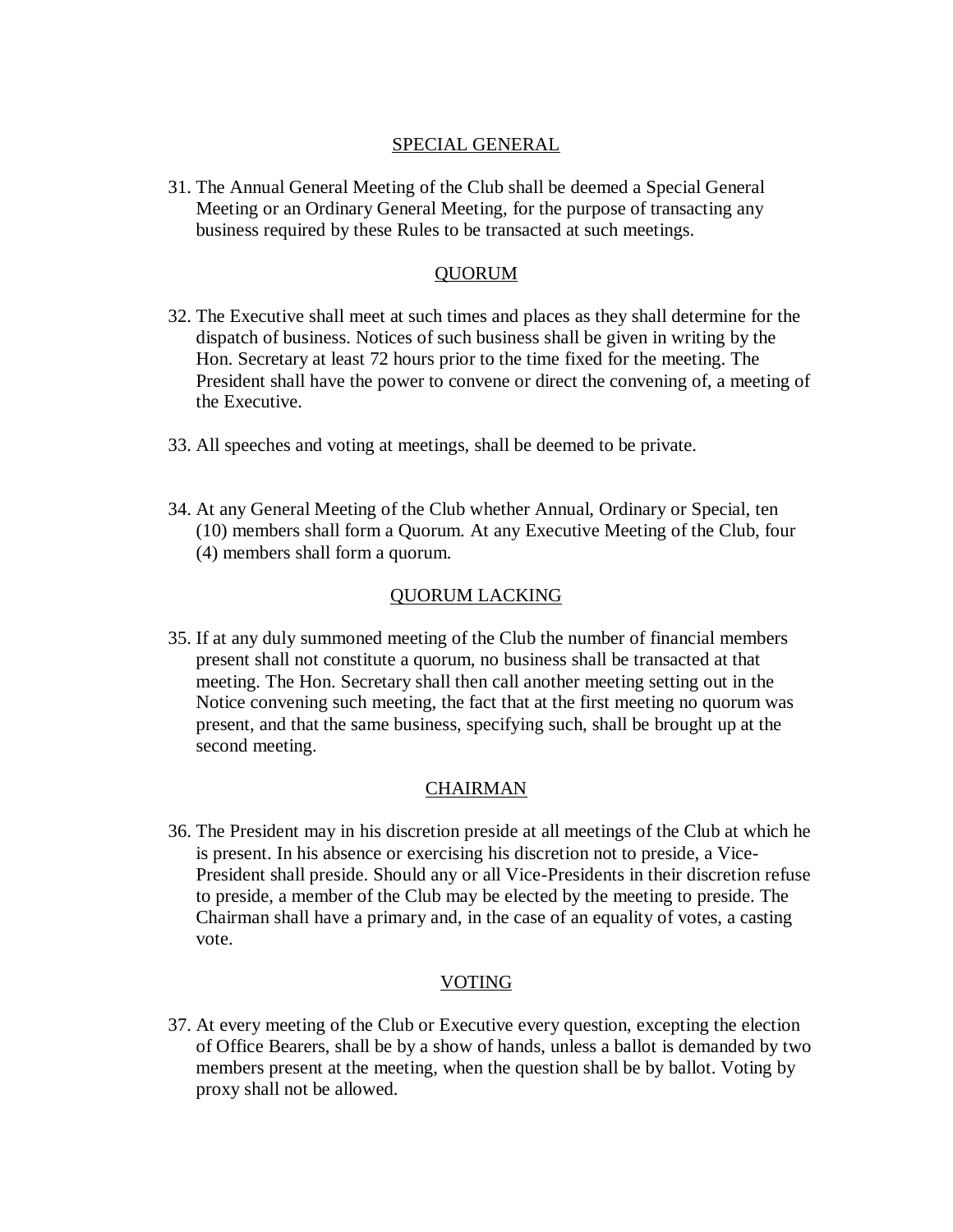### **DISPUTES**

38. Disputes in connection with the affairs of the Club shall be settled by the Executive whose decision thereon shall be final.

### BOOKS

39. The books of the Club, except books of account, which shall be in the custody of the Hon. Treasurer, shall be kept in the hands of the Hon. Secretary for the time being, and shall be open at all reasonable times for inspection by the members of the Club.

#### DUTIES OF THE HON. SECRETARY

- 40. Duties of the Hon. Secretary shall be:-
	- (a) To keep the minutes and records of the Club, and conjointly with the Hon. Treasurer to be signing officer to operate upon the Club's banking account.
	- (b) To conduct all correspondence in connection with the Club.
	- (c) To keep a register of members.
	- (d) To attend all meetings of the Club and the Executive.
	- (e) To submit all returns and supply all information that may be required to be furnished by the Club.
	- (f) To prepare the Annual Report for submission to the Executive.
	- (g) To perform such duties as the Executive may direct.
	- (h) To receive all monies on behalf of the Club and to give receipts for same on the proper form.
	- (i) To pay all monies into the hands of the Hon. Treasurer.

#### DUTIES OF THE HON. TREASURER

- 41. The duties of the Hon. Treasurer shall be:-
	- (a) Conjointly with the Hon. Secretary to be a signing officer, to operate upon the Club's banking account.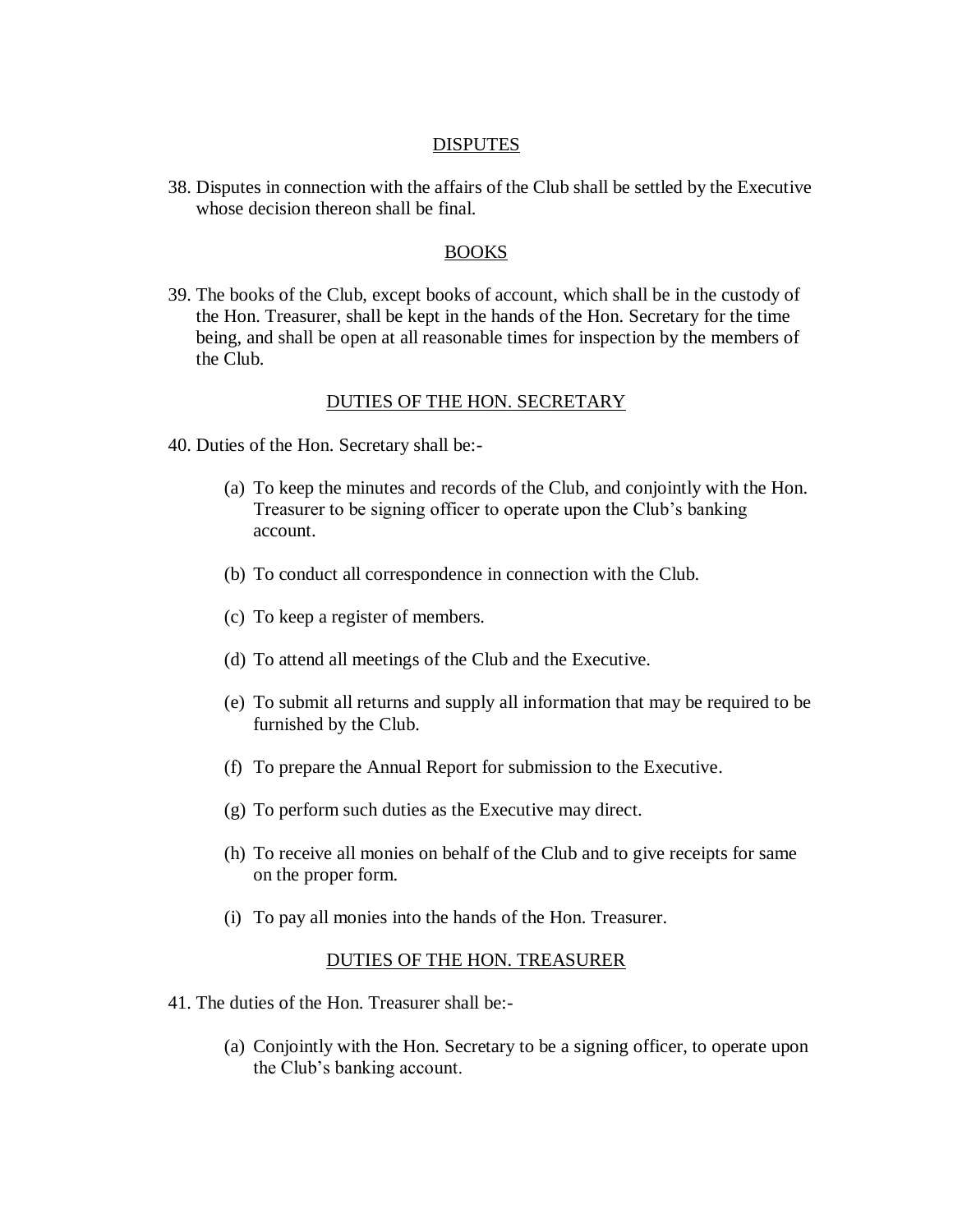- (b) To receive from the Hon. Secretary all monies paid to the Club after checking with the duplicates of receipts given.
- (c) To keep the accounts and financial books of the Club.
- (d) To pay all accounts duly passed by the Club and initialed by the President.
- (e) To submit a statement of the finances of the Club to the Executive in meeting when and as demanded.
- (f) To prepare the Annual Balance Sheets and Statements of Receipts and Expenditure.
- (g) To perform such other duties as the Executive may direct.

### **JUDGES**

42. Any member of the Club may nominate any licensed person as a Judge to adjudicate for the Club, but the appointment of Judges and Stewards shall be made by the Club.

### HON. VETERINARY SURGEON

43. An Hon. Veterinary Surgeon shall be elected at the Annual General Meeting and shall carry out such duties and conduct such inspections as may be considered necessary, or may be from time to time imposed upon him by the Executive, or by the Rules and Regulations of the Club.

### INDEMNIFICATION

44. The Club shall at all times hereafter save harmless and keep indemnified the members of the Executive, each and all of them and their estate or estates, from and against all actions, claims and demands which may be instituted against or made upon them or any of them as members of the Executive in respect of any covenant, agreement, act deed matter, or things whatsoever lawfully entered into or performed by any or all of them as members of the Executive, in or about the execution of the powers conferred upon the members of the Executive by law or under the Rules of the Club for the time being in force.

#### PROPERTY AND FUNDS

45. The property and funds of the Club shall be vested in the Executive, or in two trustees appointed by the Executive who shall hold office during the pleasure of the Executive. Any office bearer or member having in his possession any property or funds of the Club, shall on vacating office, or ceasing to be a member of the Club, hand over such properties or funds on being requested so to do by the Executive, and shall be given a receipt for the time being for such properties or funds so handed over.